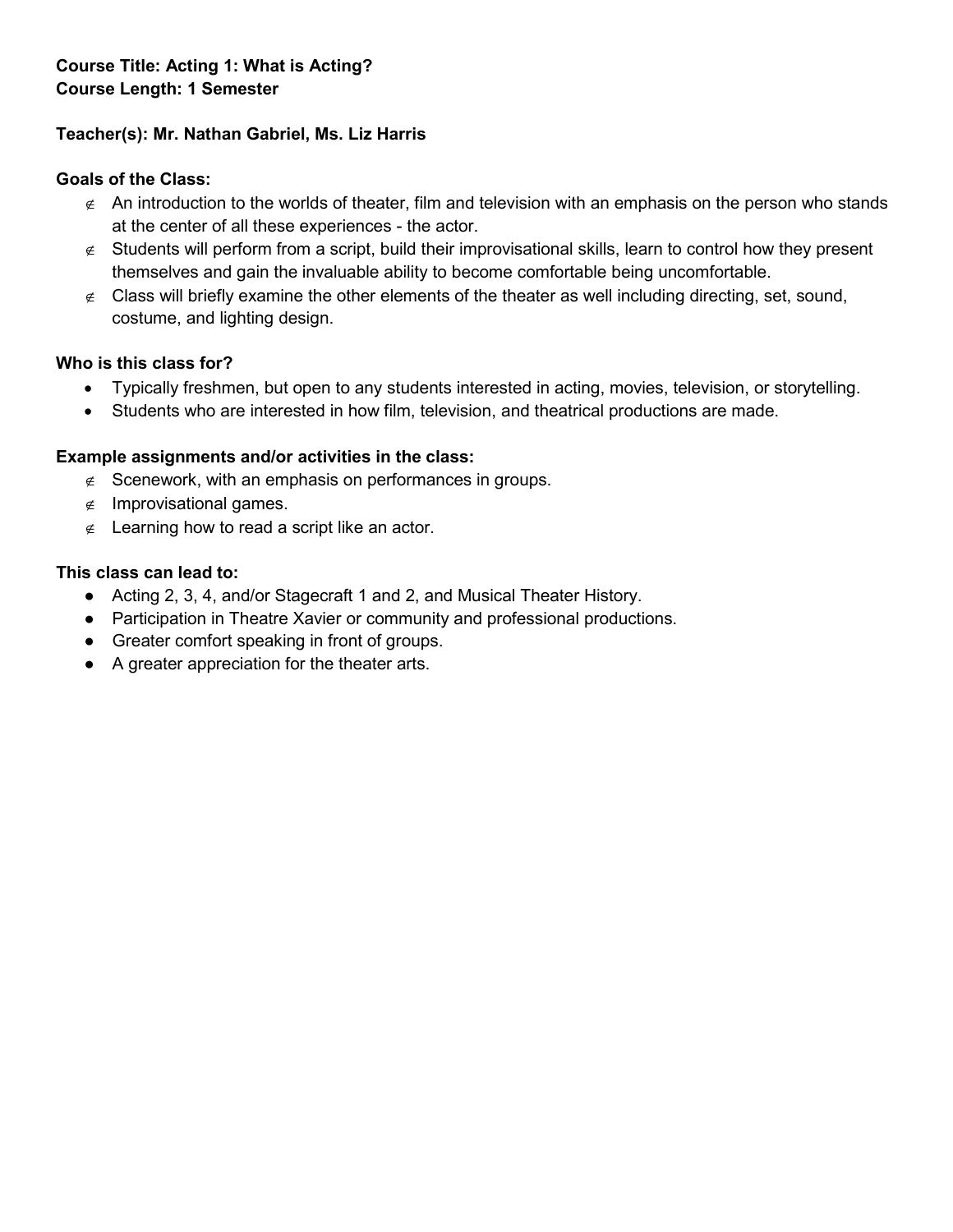# **Course Title: Acting 2: Comedy Course Length: 1 Semester**

## **Teacher(s): Mr. Nathan Gabriel, Ms. Liz Harris**

### **Goals of the Class:**

- ∉ An in-depth study of acting techniques and script analysis, centering around comedy and the principles that drive it.
- ∉ Students will participate in improvisation exercises, scene work, and monologues. Students hone skills in divergent thinking, performing and mastering their own nervous habits which will assist them in many arenas outside of Acting.

#### **Who is this class for?**

• Typically sophomores, but open to any students who have completed Acting 1.

#### **Example assignments and/or activities in the class:**

- ∉ Scenework, with an emphasis on performances in groups.
- ∉ Improvisational games.
- ∉ Learning how to read a script like an actor.
- ∉ Students will write and perform their own comedic scene with a group from the class.

- Acting 3, 4, and/or Stagecraft 1 and 2, and Musical Theater History.
- Participation in Theatre Xavier or community and professional productions.
- Greater comfort speaking in front of groups.
- A greater appreciation for the theater arts.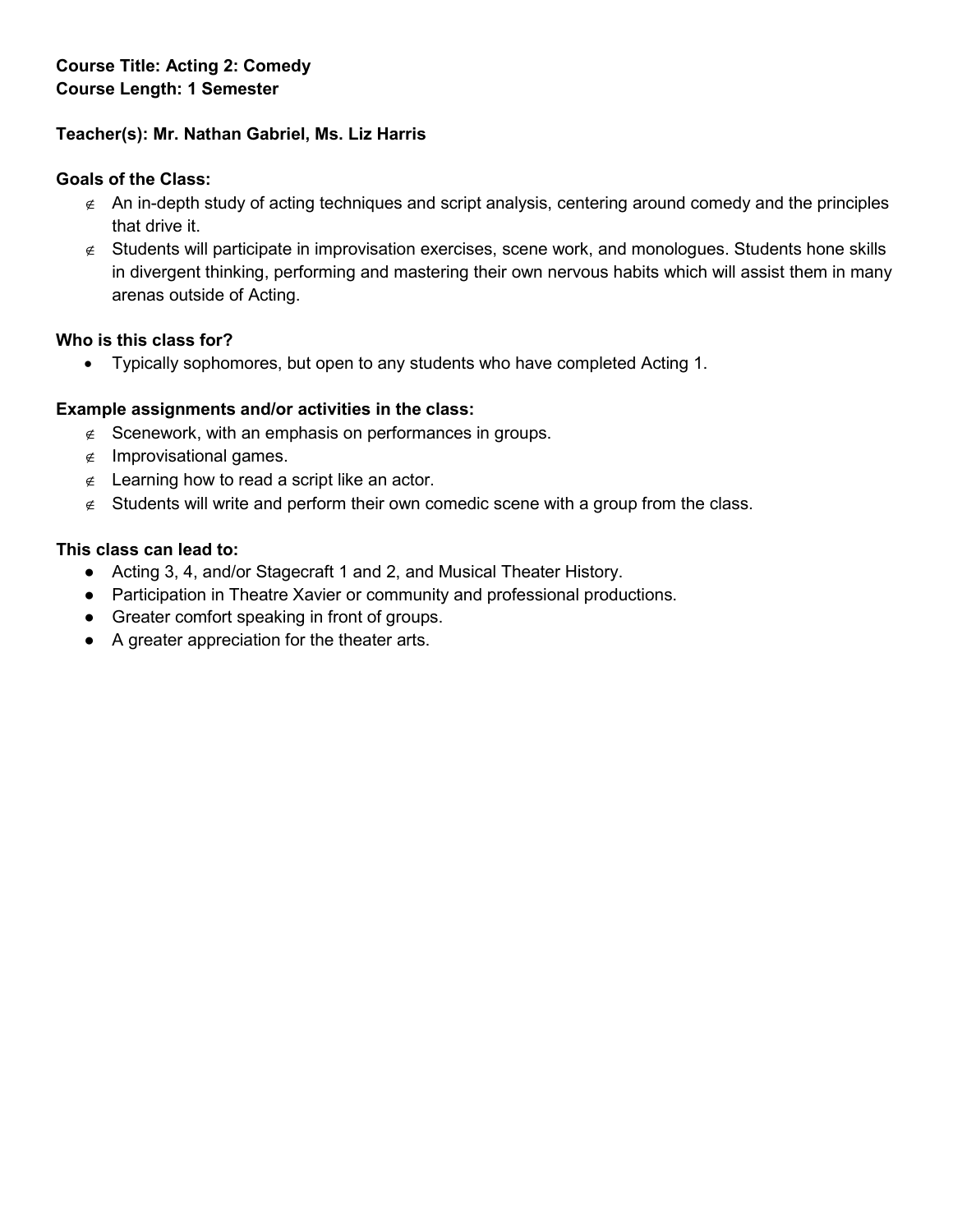# **Course Title: Acting 3: Directing / Playwriting & Shakespeare Course Length: 1 Semester**

## **Teacher(s): Mr. Nathan Gabriel, Ms. Liz Harris**

### **Goals of the Class:**

● Challenging scenes provide learning opportunities considerably more difficult than previous studio work.

## **Who is this class for?**

• Typically Juniors and Seniors, but open to any students who have completed Acting 2.

## **Example assignments and/or activities in the class:**

- $\epsilon$  A Shakespeare play is read, and then a scene chosen for performance and directing.
- $\epsilon$  Students will write, act, and direct an original scene.

- Acting 4, and/or Stagecraft 1 and 2, and Musical Theater History.
- Participation in Theatre Xavier or community and professional productions.
- Greater comfort speaking in front of groups.
- A greater appreciation for the theater arts.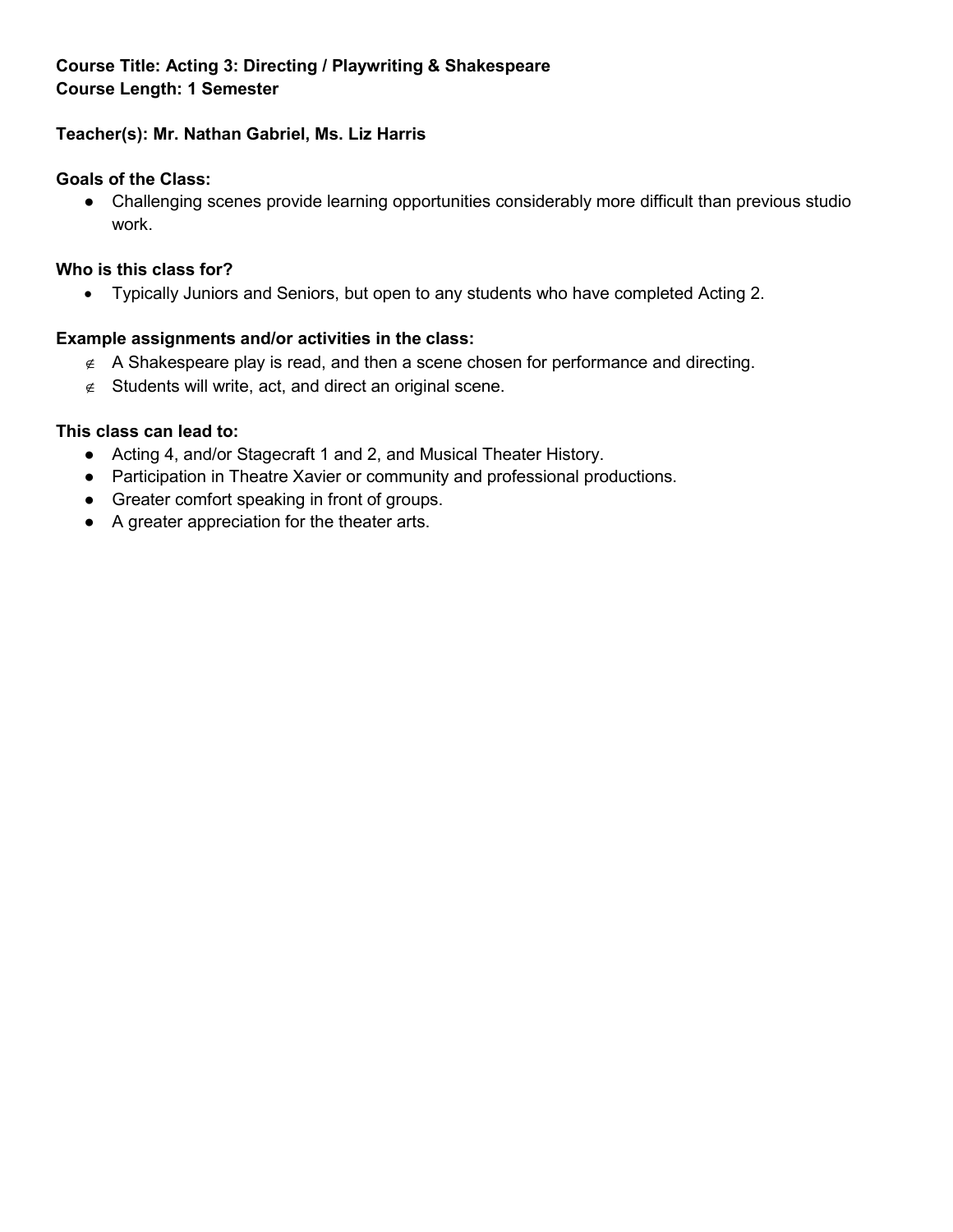## **Teacher(s): Mr. Nathan Gabriel, Ms. Liz Harris**

### **Goals of the Class:**

- ∉ Students will continue studying Acting technical techniques and elements while being asked to create their own theater company.
- ∉ Through daily studio expression, the Actors and directors will hone skills, which will take them to public performance level presentation.
- ∉ Students will write, produce, stage, and design technically a theatrical piece before a public audience.

## **Who is this class for?**

• Typically Juniors and Seniors, but open to any students who have completed Acting 3.

## **Example assignments and/or activities in the class:**

- ∉ The culminating experience of the theatrical classes, students will research, write, direct, produce, and perform an original one act play open to the public.
- $\epsilon$  Students in this class will design the set, the costumes, the lighting, the sound, and marketing for the play. Essentially students will get to experience all aspects of the production of a play over the course of the entire semester.

#### **This class can lead to:**

- Participation in Theatre Xavier or community and professional productions.
- Greater comfort speaking in front of groups.
- A greater appreciation for the theater arts.
- A student who completes this course will be well prepared to pursue a course of study in the theatrical arts at the college level.

## **Additional Notes about this class:**

If you've never had time to join Theater Xavier but have wanted to perform on stage during high school, let this class fulfill that dream.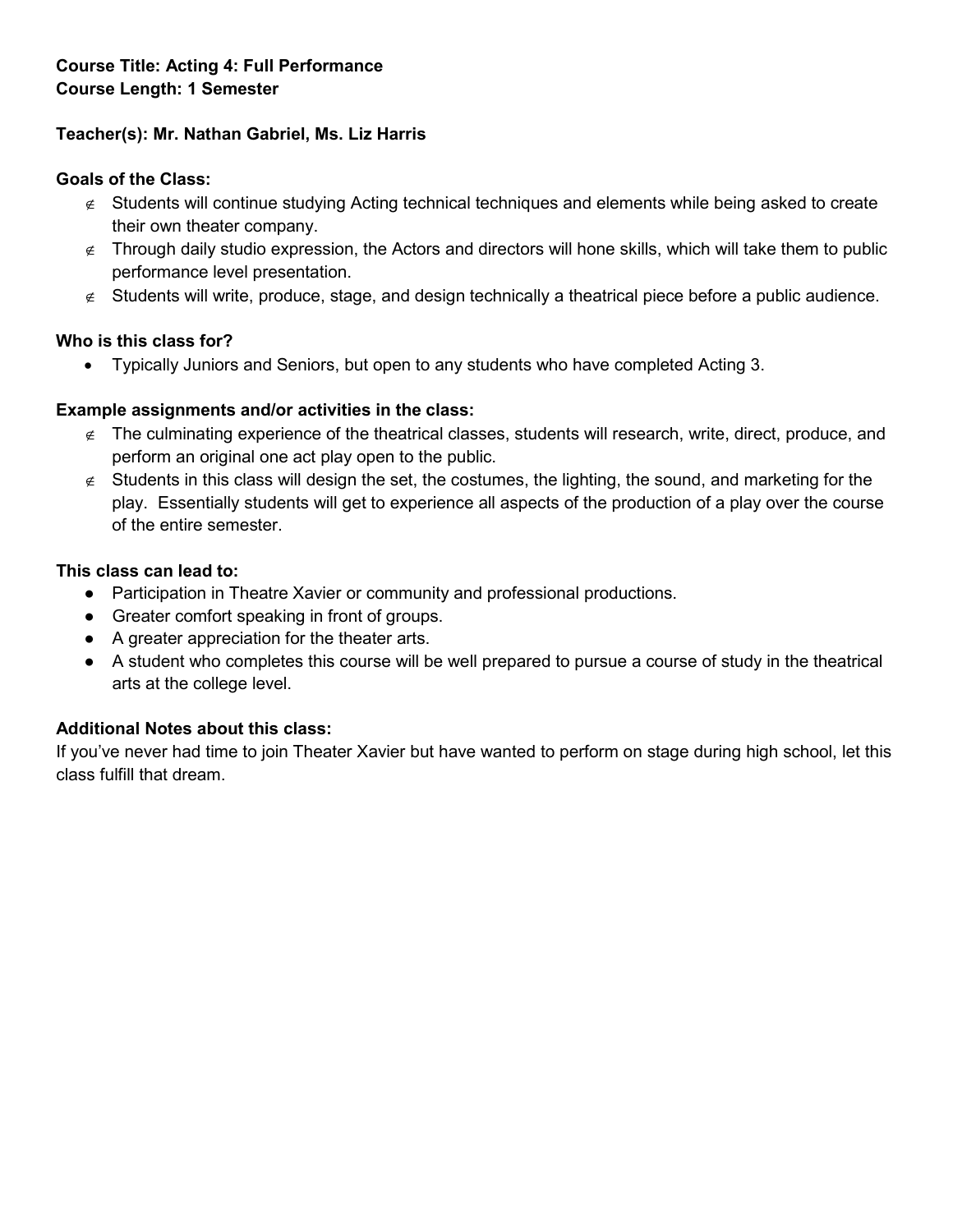# **Course Title: Creative Thinking Course Length: 1 Semester**

## **Teacher(s): Mr. Nathan Gabriel**

#### **Goals of the Class:**

- ∉ Learn how to have more good ideas by understanding the role creativity plays in your everyday life and how to access it on demand.
- ∉ Students will use creative engagement to solve problems, make themselves happier and increase their emotional intelligence alongside studying what, exactly, happens in our brains when we have an idea and how we can control that process.
- $\epsilon$  This class will prepare students to excel at the rest of their schooling and better prepare them to take on leadership roles.

#### **Who is this class for?**

- Typically Juniors and Seniors.
- Students who want to further their understanding of how creativity, especially the idea of creativity-ondemand, can lead to increased success in most every avenue of life.

#### **Example assignments and/or activities in the class:**

- Students will read and reflect on the book "Zig Zag" by Dr. Keith Sawyer.
- Short creative projects that are evaluated by the entire class.
- Students will receive instructional coaching into how to put themselves into a place conducive for creative thinking.

#### **This class can lead to:**

∉ Awesomeness.

#### **Any other notes about the class:**

This will be the best class a student will ever take.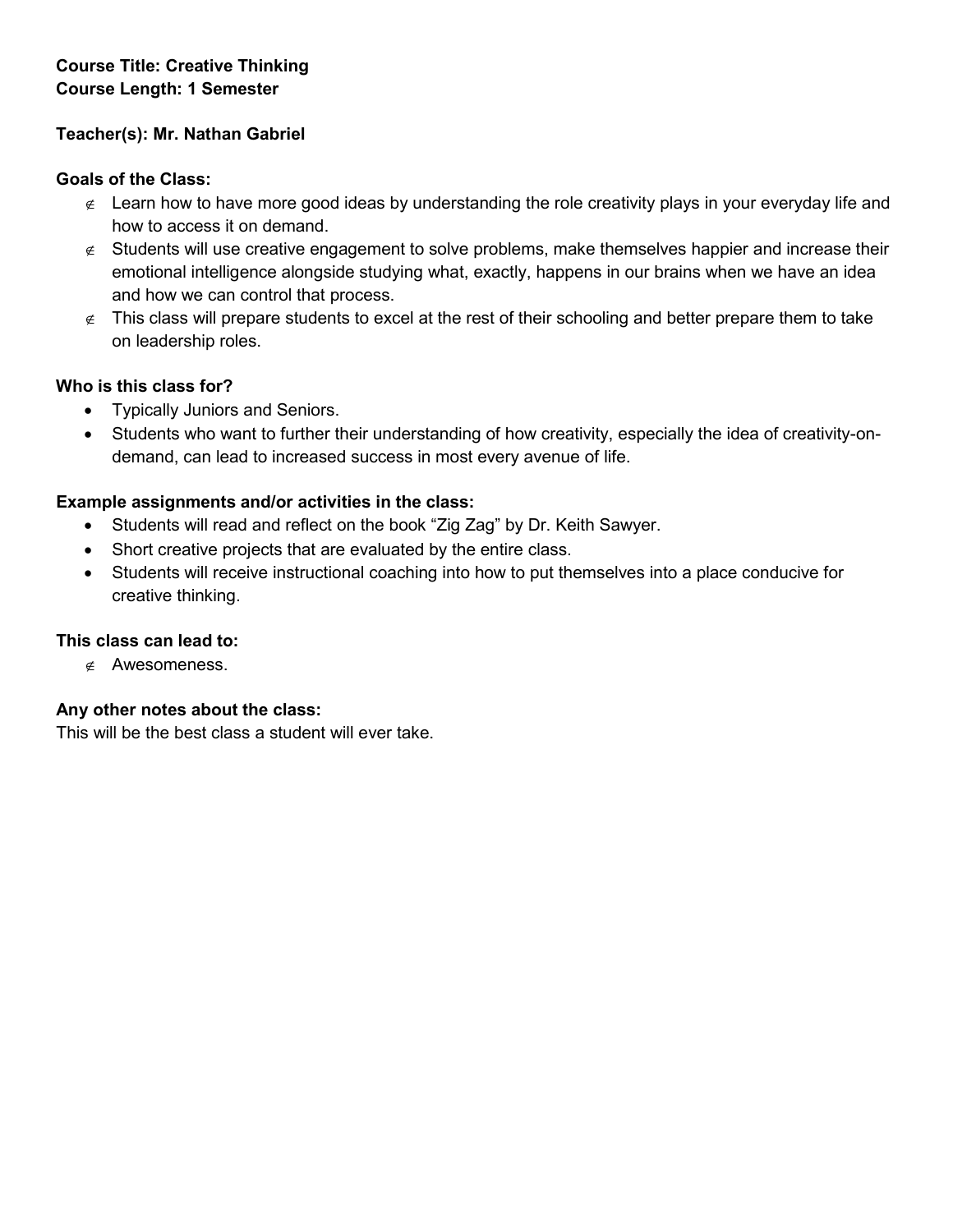# **Course Title: Musical Theater History Course Length: 1 Semester**

## **Teacher(s): Ms. Liz Harris**

#### **Goals of the Class:**

- ∉ Delve into key musical theater works and consider trends and shifts in art form based on societal changes, focusing on civil rights.
- $\epsilon$  Consider the broad state of the world when the show was written, discuss how each writing team addresses issues of the day through the musical score and libretto, and their message to the audience.

## **Who is this class for?**

- Any student who has completed Acting 2, or who has a full credit of Fine Arts finished.
- Students who are interested in Musical Theater.

## **Example assignments and/or activities in the class:**

- Showtunes Friday Listening, watching, and performing different numbers from musicals.
- Watching performances of "Billy Elliot", "Spring Awakening", and "Hamilton", and then participating in class discussion and writings about each piece and where they fall culturally.
- Students will create and potentially compose music for an original musical.

- Participation in Theatre Xavier or community and professional productions.
- A greater appreciation for the musical theater arts.
- Preparation for study of musical theater at the college level.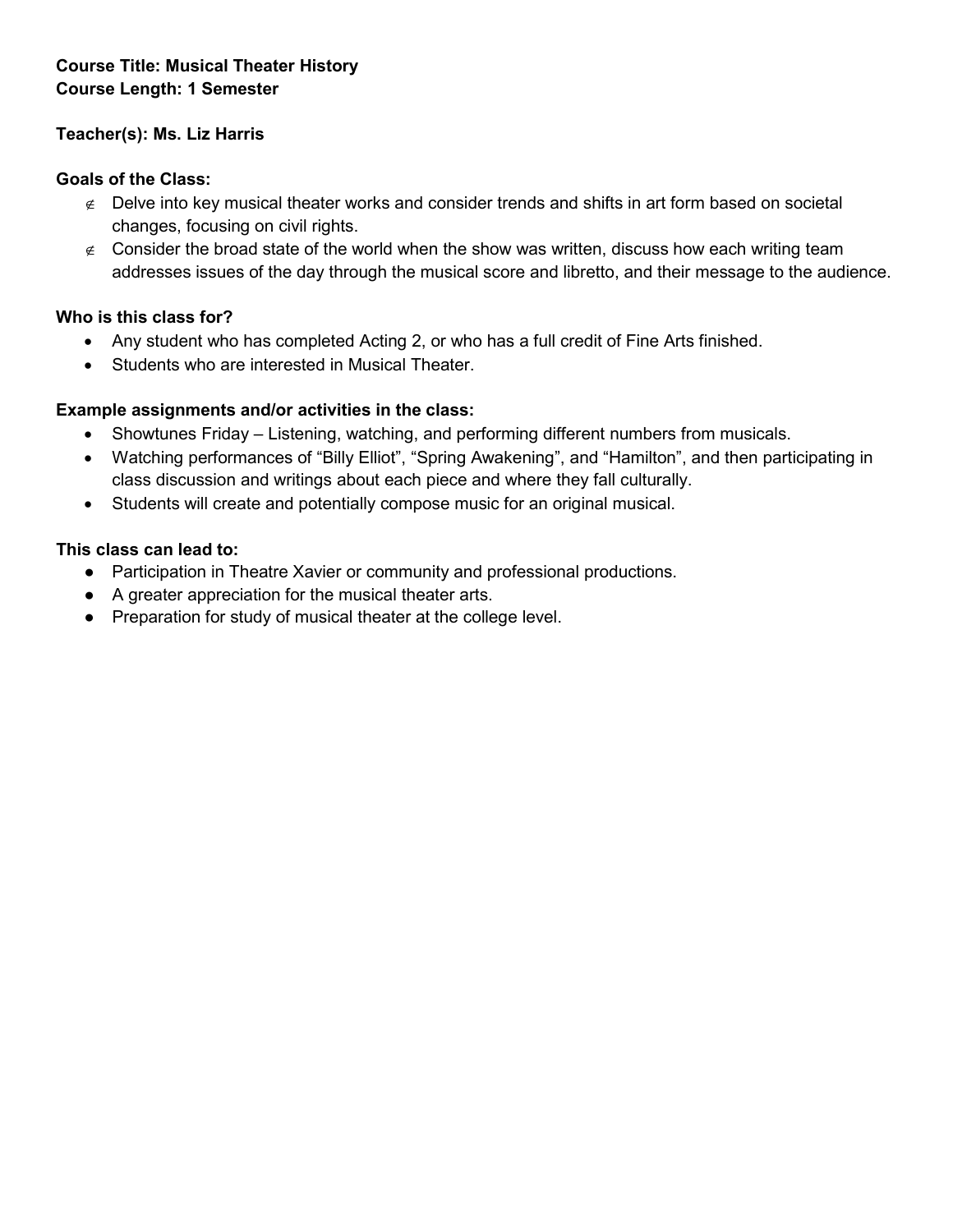# **Course Title: Stagecraft 1 Course Length: 1 Semester**

## **Teacher(s): Ms. Liz Harris**

## **Goals of the Class:**

- ∉ Students learn elements of scenic design, methods of props-making, building methods for set creation, how to create set pieces for plays, build models of set designs, and learn painting and lighting techniques.
- ∉ Students will learn about and appreciate the backstage elements, which support theatrical production.

## **Who is this class for?**

- Any student who has completed 1 semester of a Fine Arts credit.
- This class is typically sophomores and juniors.

## **Example assignments and/or activities in the class:**

- Build a stage flat, and finish by painting.
- Students will learn to hang and focus lighting instruments.
- Students will learn to sew and create patterns, leading to a wearable piece of clothing.
- Students will learn how to design a soundscape.

- Participation in Theatre Xavier or community and professional productions.
- Participation in the technical production of Theater Xavier performances.
- A greater appreciation for the technical production of theater.
- Stagecraft 2.